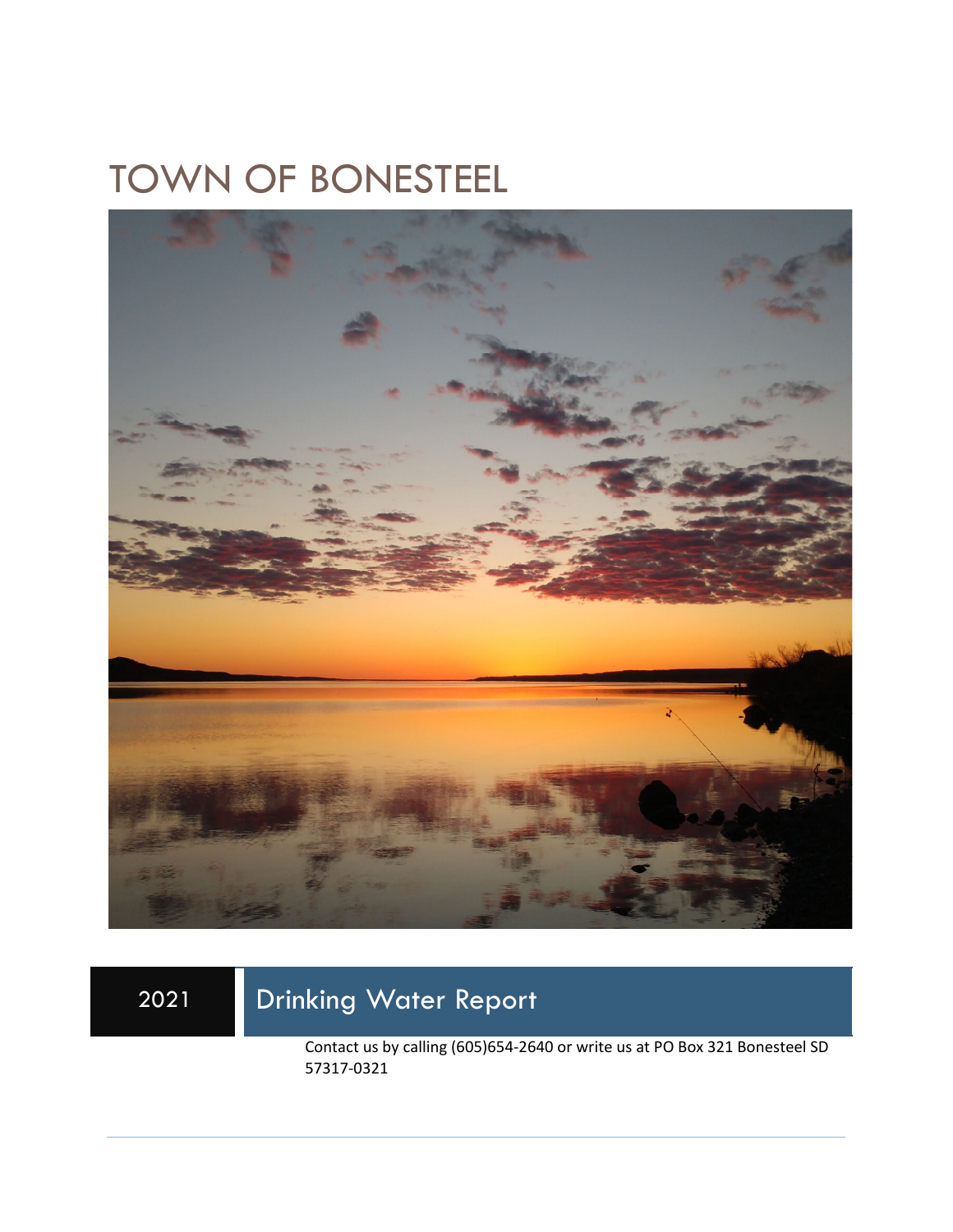## Town of Bonesteel

#### **DRINKING WATER REPORT**

### WATER QUALITY

Last year, the Town of Bonesteel monitored your drinking water for possible contaminants. This report is a snapshot of the quality of the water that we provided last year. Included are details about where your water comes from, what it contains, and how it compares to Environmental Protection Agency (EPA) and state standards. We are committed to providing you with information because informed customers are our best allies.

#### **Water Source**

We serve more than 275 customers an average of 27,000 gallons of water per day. Our water is groundwater that we purchase from another water system. The state has performed an assessment of our source water and they have determined that the relative susceptibility rating for the Bonesteel public water supply system is high.

**For more information about your water and information on opportunities to participate in public meetings, call (605)654-2640 and ask for Cody Spann.** 

#### **Additional Information**

The sources of drinking water (both tap water and bottled water) include rivers, lakes, streams, ponds, reservoirs, springs, and wells. As water travels over the surface of the land or through the ground, it dissolves naturally-occurring minerals, and can pick up substances resulting from the presence of animals or from human activity.

Contaminants that may be present in source water include:

- *Microbial contaminants*, such as viruses and bacteria, which may come from sewage treatment plants, septic systems, agricultural livestock operations, and wildlife.
- *Inorganic contaminants*, such as salts and metals, which can be naturally-occurring or result from urban stormwater runoff, industrial or domestic wastewater discharges, oil and gas production, mining, or farming.
- *Pesticides and herbicides,* which may come from a variety of sources such as agriculture, urban stormwater runoff, and residential uses.
- *Organic chemical contaminants*, including synthetic and volatile organic chemicals, which are byproducts of industrial processes and petroleum production, and can also come from gas stations, urban stormwater runoff, and septic systems.
- *Radioactive contaminants*, which can be naturally-occurring or be the result of oil and gas production and mining activities.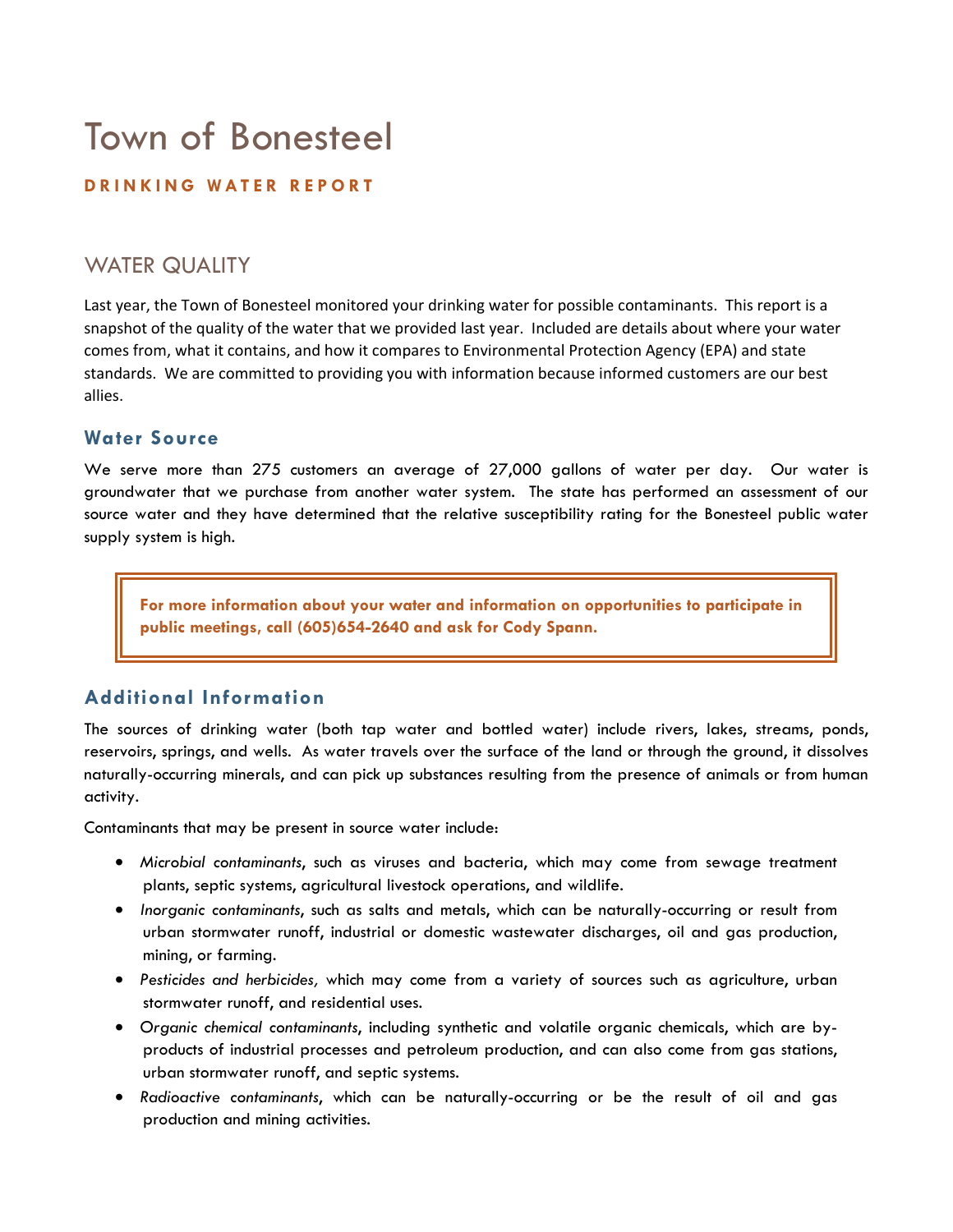In order to ensure that tap water is safe to drink, EPA prescribes regulations which limit the amount of certain contaminants in water provided by public water systems. FDA regulations establish limits for contaminants in bottled water which must provide the same protection for public health.

Drinking water, including bottled water, may reasonably be expected to contain at least small amounts of some contaminants. The presence of contaminants does not necessarily indicate that water poses a health risk. More information about contaminants and potential health effects can be obtained by calling the Environmental Protection Agency's Safe Drinking Water Hotline (800-426-4791).

Some people may be more vulnerable to contaminants in drinking water than the general population. Immunocompromised persons such as persons with cancer undergoing chemotherapy, persons who have undergone organ transplants, people with HIV/AIDS or other immune system disorders, some elderly, and infants can be particularly at risk from infections. These people should seek advice about drinking water from their health care providers. EPA/CDC guidelines on appropriate means to lessen the risk of infection by *Cryptosporidium* and other microbial contaminants can be obtained by calling the Environment Protection Agency's Safe Drinking Water Hotline (800-426-4791).

If present, elevated levels of lead can cause serious health problems, especially for pregnant women and young children. Lead in drinking water is primarily from materials and components associated with service lines and home plumbing. The Town of Bonesteel public water supply system is responsible for providing high quality drinking water, but cannot control the variety of materials used in plumbing components. When your water has been sitting for several hours, you can minimize the potential for lead exposure by flushing your tap for 30 seconds to 2 minutes before using water for drinking or cooking. If you are concerned about lead in your water, you may wish to have your water tested. Information on lead in drinking water, testing methods, and steps you can take to minimize exposure is available from the Safe Drinking Water Hotline or at *http://www.epa.gov/safewater/lead*.

#### **Detected Contaminants**

The attached table lists all the drinking water contaminants that we detected during the 2021 calendar year. The presence of these contaminants in the water does not necessarily indicate that the water poses a health risk. Unless otherwise noted, the data presented in this table is from testing done January 1 – December 31, 2021 The state requires us to monitor for certain contaminants less than once per year because the concentrations of these contaminants are not expected to vary significantly from year to year. Some of the data, though representative of the water quality, is more than one year old.